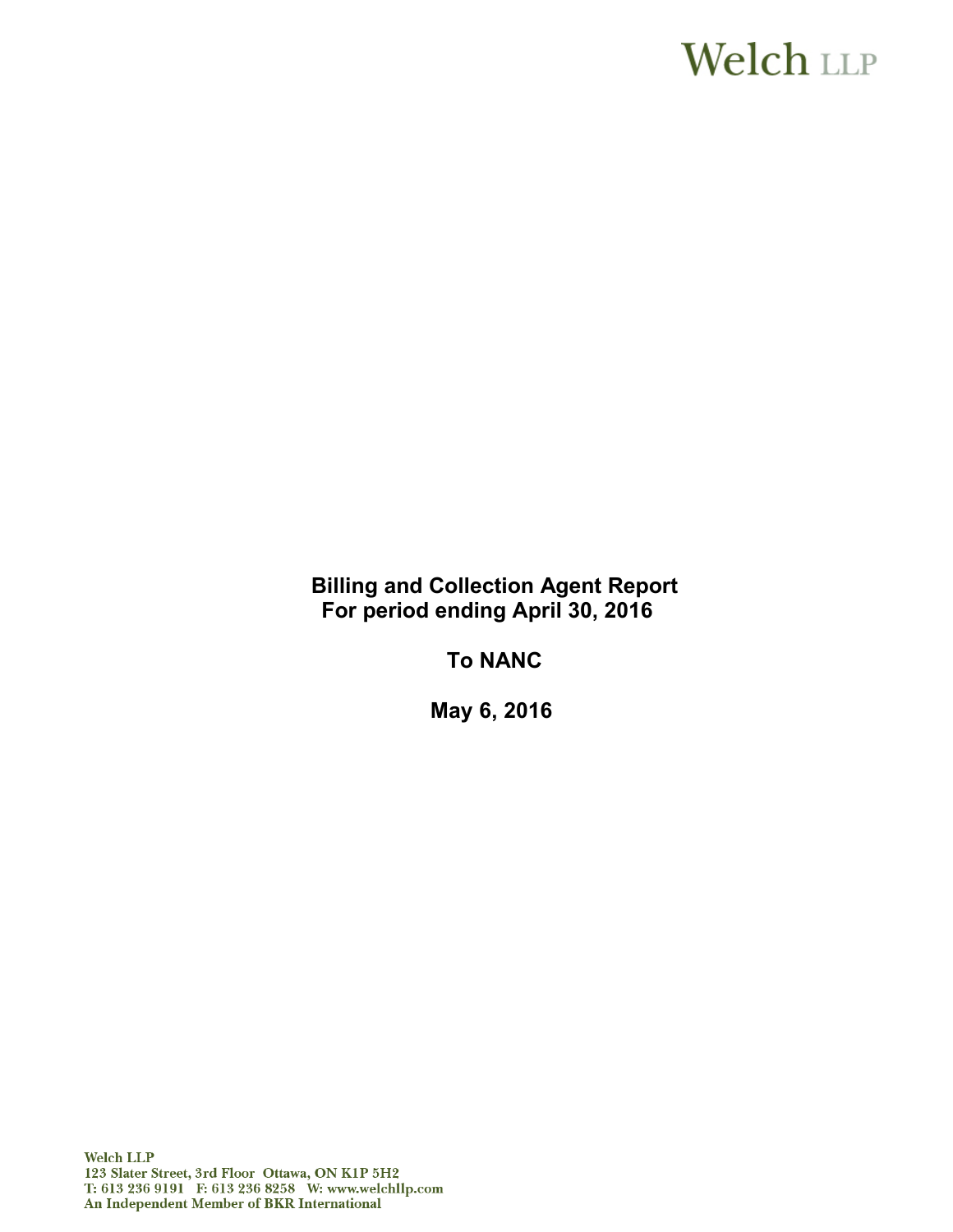### **NANPA FUND STATEMENT OF FINANCIAL POSITION APRIL 30, 2016**

| <u>Assets</u><br>Cash Balance in bank account                                                                                                                                            |                                                        | \$<br>2,731,170 |
|------------------------------------------------------------------------------------------------------------------------------------------------------------------------------------------|--------------------------------------------------------|-----------------|
| Receivable from US Carriers<br>Receivable from Canada<br>Receivable from Caribbean countries<br>Receivables forwarded to Treasury for collection<br>Allowance for uncollectible accounts | 226,120<br>8,929<br>539<br>51,303<br>(84, 400)         | 202,491         |
| <b>Total assets</b>                                                                                                                                                                      |                                                        | 2,933,661       |
| <b>Less:</b> Accrued liabilities (see below for makeup)                                                                                                                                  |                                                        | (530, 429)      |
| <b>Fund balance</b>                                                                                                                                                                      |                                                        | 2,403,232       |
| <b>Makeup of Accrued Liabilities</b>                                                                                                                                                     |                                                        |                 |
| <b>Welch LLP</b><br><b>NEUSTAR Pooling 1K Block</b><br><b>NEUSTAR NANP Administration</b><br>Data Collection Agent - USAC                                                                | 28,336<br>284,393<br>212,850<br>4,850<br>\$<br>530,429 |                 |

**\*\*\*\*\*\*\*\*\*\*\*\*\*\*\*\*\*\*\*\*\*\*\*\*\*\*\*\*\*\*\*\*\*\*\*\*\*\*\*\*\*\*\*\*\*\*\*\*\*\*\*\*\*\*\*\*\*\*\*\*\*\*\*\*\*\*\*\*\*\*\*\*\*\*\*\*\***

In April, NANPA change Order #4 is included in the April cost for NANPA Administriation in the amount of \$29,041.54. Change order was related to INC Issue 497 and 797.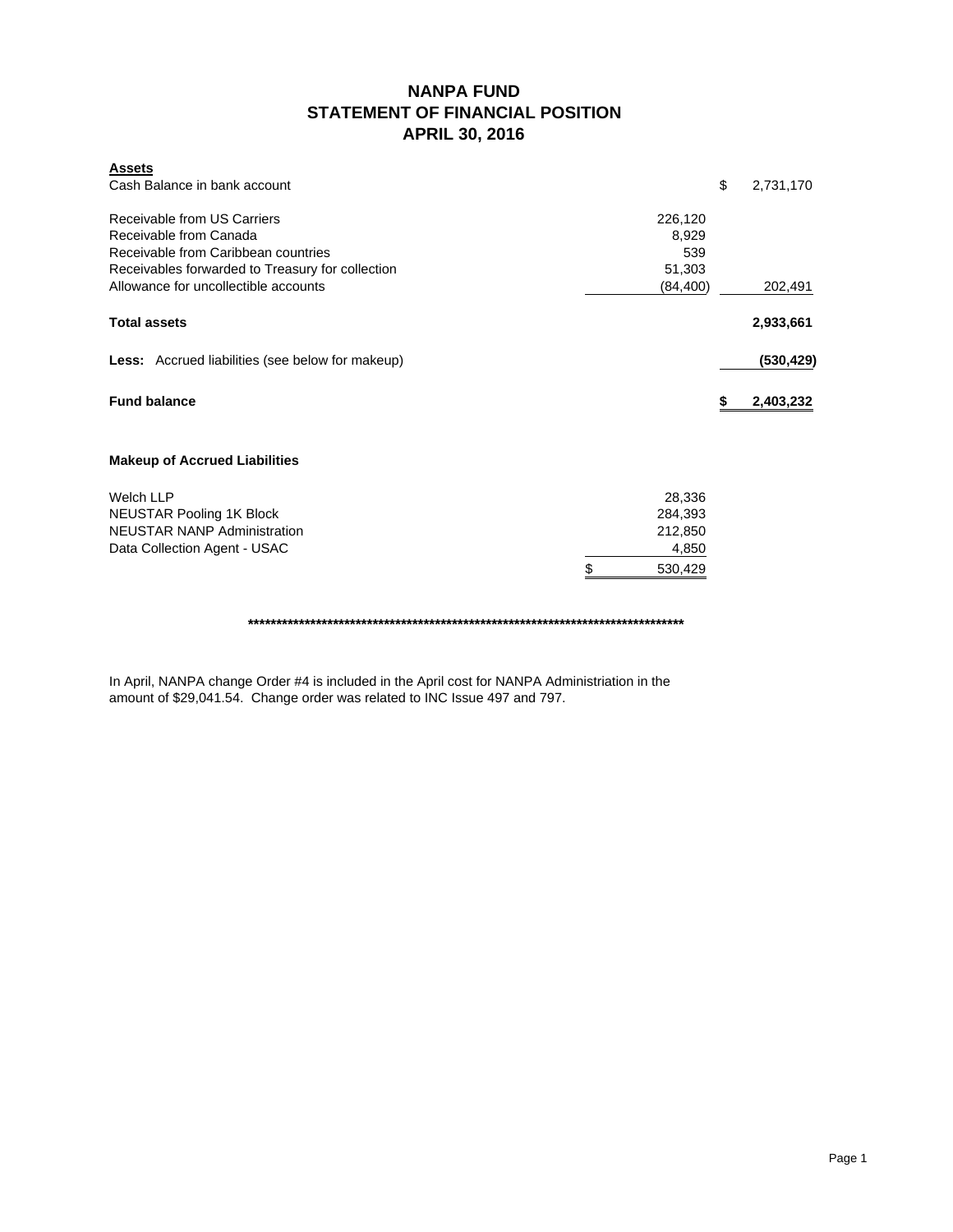#### **NANPA FUND FORECASTED STATEMENT OF CHANGES IN FUND BALANCE JULY 2015 TO SEPTEMBER 2016**

|                                          |            | Actual                   |                      |                      |                      |                      |                      |                           | <b>Budget</b>        |                      |                                                              |                      |                      |                      |                             | <b>Variance between</b><br>forecasted results |                    |                   |            |
|------------------------------------------|------------|--------------------------|----------------------|----------------------|----------------------|----------------------|----------------------|---------------------------|----------------------|----------------------|--------------------------------------------------------------|----------------------|----------------------|----------------------|-----------------------------|-----------------------------------------------|--------------------|-------------------|------------|
|                                          |            | <b>Jul-15</b>            | Aug-15               | Sep-15               | Oct-15               | <b>Nov-15</b>        | Dec-15               | $Jan-16$                  | Feb-16               | Mar-16               | <b>Jul-16</b><br>Mav-16<br><b>Jun-16</b><br>Aug-16<br>Apr-16 | Sep-16               | <b>Total</b>         | <b>Budget</b>        | and budget at Sept<br>30/16 |                                               |                    |                   |            |
| Revenue                                  |            |                          |                      |                      |                      |                      |                      |                           |                      |                      |                                                              |                      |                      |                      |                             |                                               |                    |                   |            |
| <b>International Contributions</b>       |            |                          |                      |                      |                      |                      |                      |                           |                      |                      |                                                              |                      |                      |                      |                             |                                               |                    |                   |            |
| Canada<br>Caribbean countries            | (1)<br>(1) | 17,860<br>27,943         | 8,930<br>$\sim$      | 8,930<br>$\sim 100$  | 8,930<br>$\sim$      | 8,930<br>$\sim$      | 8,930                | 8,930<br>$\sim$ 100 $\mu$ | 8,929<br>$\sim$      | 8,929<br>$\sim$ $-$  | 8,929<br>$\sim$ 100 $\mu$                                    | 8,929<br>$\sim$ $-$  | 8,929<br>$\sim$ $-$  | 8,929<br>$\sim$ $-$  | 8,929<br>$\sim$             | $\sim$                                        | 133,943<br>27,943  | 133,943<br>27,943 |            |
| <b>Total International Contributions</b> |            | 45,803                   | 8,930                | 8,930                | 8,930                | 8,930                | 8,930                | 8,930                     | 8,929                | 8,929                | 8,929                                                        | 8,929                | 8,929                | 8,929                | 8,929                       | $\sim$                                        | 161,886            | 161,886           |            |
| Domestic Contributions - US carriers     | (1)        | 4,038,482                | 201,264              | 217,020              | 201,871              | 199,904              | 198,150              | 200,430                   | 204,946              | 202,299              | 204,297                                                      | 204,024              | 204,024              | 204,024              | 204,024                     |                                               | 6,684,759          | 6,653,548         | 31,211     |
| Late filing fees for Form 499A           | (2)        | 28,900)                  | 12,300)              | 33,600               | 1,600)               | 3,100                | 18,020)              | 24,320                    | 1,500                | 1,200                | 600                                                          |                      |                      |                      |                             | 90,700                                        | 88,000             | 80,000            | 8,000      |
| Interest income                          | (3)        | 350                      | 660                  | 623                  | 401                  | 396                  | 411                  | 503                       | 346                  | 301                  | 265                                                          | 416                  | 416                  | 416                  | 416                         | 416                                           | 6,336              | 6,250             | 86         |
| <b>Total revenue</b>                     |            | 4.055.735                | 198.554              | 260.173              | 209,602              | 206,130              | 189.471              | 234.183                   | 215,721              | 212,729              | 214.091                                                      | 213,369              | 213,369              | 213,369              | 213,369                     | 91.116                                        | 6.940.981          | 6.901.684         | 39,297     |
| <b>Expenses</b>                          |            |                          |                      |                      |                      |                      |                      |                           |                      |                      |                                                              |                      |                      |                      |                             |                                               |                    |                   |            |
| <b>NANPA Administration</b>              | (4)        | 181,724                  | 183,408              | 182,926              | 182,999              | 181,497              | 184,095              | 181,497                   | 181,497              | 184,801              | 212,850                                                      | 185,137              | 185,137              | 185,137              | 185,137                     | 185,137                                       | 2,782,979          | 2,777,061         | 5,918      |
| 1K Block Pooling                         | (5)        | 253,919                  | 266,971              | 270,119              | 268,620              | 264,362              | 266,061              | 264,343                   | 264,801              | 265,729              | 285,393                                                      | 265,240              | 265,240              | 265,240              | 265,240                     | 265,240                                       | 3,996,518          | 3,978,606         | 17,912     |
| <b>Billing and Collection</b>            |            |                          |                      |                      |                      |                      |                      |                           |                      |                      |                                                              |                      |                      |                      |                             |                                               |                    |                   |            |
| Welch LLP<br>Data Collection Agent       | (6)<br>(7) | 28,336<br>4,935          | 28,336<br>4,935      | 28,336<br>4,952      | 28,336<br>4,935      | 28,336<br>4,935      | 28,336<br>4,935      | 28,336<br>7,115           | 28,336<br>5,328      | 28,336<br>5,328      | 28,336<br>5,357                                              | 28,336<br>4,850      | 28,336<br>4,850      | 28,336<br>4,850      | 28,336<br>4,850             | 28,336<br>4.850                               | 425,040<br>77,005  | 425,040<br>72,750 | 4,255      |
| <b>Annual Operations Audit</b>           | (8)        | $\sim$ $-$               | $\sim$               | 45,200               | $\sim$               | $\sim$ $-$           | $\sim$               | $\sim$                    |                      | $\sim$               | $\sim$                                                       |                      | $\sim$               |                      | $\sim$                      | $\sim$                                        | 45,200             | 46,000            | (800)      |
| <b>Bank Charges</b>                      | (9)        | 2.407                    | 6.727                | 4,248                | 3.375                | 2,912                | 3.055                | 2.645                     | 2.340                | 2.043                | 2.624                                                        | 3.166                | 3.166                | 3.166                | 3.166                       | 3.166                                         | 48,206             | 47,500            | 706        |
| Carrier Audits                           | (10)       | $\overline{\phantom{a}}$ | $\sim$               | $\sim$               |                      | $\sim$               | $\sim$               |                           |                      |                      |                                                              |                      |                      |                      |                             | $\sim$                                        |                    | 375,000           | (375,000)  |
| Bad debt expense                         | (11)       | 18.975)                  | 56,368)              | 68,512               | 4,795)               |                      | 38,377)              | 16,897                    | 1,328                | 1,807                | 732                                                          | 2,666                | 2,666                | 2,666                | 2,666                       | 2,666                                         | 18,774)            | 40,000            | (58, 774)  |
|                                          |            |                          |                      |                      |                      | 209)                 |                      |                           |                      |                      |                                                              |                      |                      |                      |                             |                                               |                    |                   |            |
| <b>Total expenses</b>                    |            | 452,346                  | 434,009              | 604,293              | 483,470              | 481,833              | 448,105              | 500,833                   | 480,974              | 488,044              | 535,292                                                      | 489,395              | 489,395              | 489,395              | 489,395                     | 489,395                                       | 7,356,174          | 7,761,957         | (405, 783) |
| Net revenue (expenses)                   |            | 3,603,389                | 235,455)             | 344,120)             | 273,868)             | 275,703)             | 258,634)             | 266,650)                  | 265,253)             | 275,315)             | 321,201) (                                                   | 276,026) (           | 276,026)             | 276,026)             | 276,026)                    | 398,279)                                      | 415,193) (         | 860,273)          | 445,080    |
| <b>Opening fund balance</b>              |            | 1,315,042                | 4,918,431            | 4.682.976            | 4.338.856            | 4.064.988            | 3,789,285            | 3,530,651                 | 3,264,001            | 2,998,748            | 2,723,433                                                    | 2,402,232            | 2,126,206            | 1,850,180            | 1,574,154                   | 1,298,128                                     | 1,315,042          | 1,360,273         | (45, 231)  |
| <b>Closing fund balance</b>              |            | 4.918.431                | 4,682,976            | 4,338,856            | 4,064,988            | 3,789,285            | 3,530,651            | 3,264,001                 | 2,998,748            | 2,723,433            | 2,402,232                                                    | 2,126,206            | 1,850,180            | 1,574,154            | 1,298,128                   | 899.849                                       | 899,849            | 500,000           | 399,849    |
| Fund balance makeup:                     |            |                          |                      |                      |                      |                      |                      |                           |                      |                      |                                                              |                      |                      |                      |                             |                                               |                    |                   |            |
| Contingency<br>Surplus                   |            | 500,000<br>4.418.431     | 500,000<br>4.182.976 | 500,000<br>3.838.856 | 500,000<br>3.564.988 | 500,000<br>3.289.285 | 500,000<br>3.030.651 | 500,000<br>2.764.001      | 500,000<br>2.498.748 | 500,000<br>2,223,433 | 500,000<br>1.902.232                                         | 500,000<br>1.626.206 | 500,000<br>1.350.180 | 500,000<br>1.074.154 | 500,000<br>798.128          | 500,000<br>399.849                            | 500,000<br>399.849 | 500,000           |            |
|                                          |            | 4.918.431                | 4.682.976            | 4.338.856            | 4.064.988            | 3.789.285            | 3.530.651            | 3.264.001                 | 2.998.748            | 2.723.433            | 2.402.232                                                    | 2.126.206            | 1.850.180            | 1.574.154            | 1.298.128                   | 899.849                                       | 899.849            | 500,000           |            |

**(1)** The US carrier contributions for the period from July 2015 to September 2016 and the International contributions are based upon actual billings.

(2) These fees represent the \$100 late filing fee charged to those companies that do not file the Form 499A by the due date.

**(3)** Interest income projections are estimates

**(4)** The cost for NANP Administration is based on the contract awarded in 2013. The contract expires in July 2017.

(5) The cost for 1K Block Pooling Administration is based on a four-year contract expiring July 14, 2017 with a six-month transition period to January 14, 2018.

**(6)** The cost of B&C Agent is based on the interim contract with Welch LLP in force until June 30, 2016.

**(7)** The expense for the Data Collection Agent is based on an estimate of costs by USAC for the 2015 calendar year.

**(8)** The expense for the annual operations audit performed by Ernst & Young LLP is based on the quote given.

**(9)** Bank fees are an expense to the Fund.

**(10)** The budget allowed \$375,000 for carrier audits.

**(11)** The allowance covers all accounts considered potentially uncollectible at April 30, 2016.

**Assumptions: Reconciliation of forecast at September 30, 2016 to budget**

| Budgeted fund balance at September 30/16 - contingency                                                | 500,000   |
|-------------------------------------------------------------------------------------------------------|-----------|
| Decrease in fund balance between budget period (December 2014) and June 2015                          | (45, 231) |
| Additional billings over estimate from budget                                                         | 31,211    |
| Late filing fees (reversal) for Form 499A                                                             | 8,000     |
| Underestimate of interest earned to date compared to budget                                           | 86        |
| NANP Admin - difference between budget and actual contract awarded due to variable travel costs       | 23.124    |
| NANP Admin - change orders issued                                                                     | (29, 042) |
| Additional billings from B & C Agent due to renewal of contract                                       |           |
| Data Collection fees - Adjustment to actual from budget                                               | (4.255)   |
| Bad debts - Adjustment to actual from budget                                                          | 58,774    |
| IK Block Pooling - difference between budget and actual contract awarded due to variable travel costs | (17, 912) |
| Pooling change orders                                                                                 |           |
| Carrier audits that will not be performed                                                             | 375,000   |
| Operations Audit - Adjustment to actual from budget                                                   | 800       |
| Bank fees - Adjustment to actual from budget                                                          | (706)     |
| Forecasted fund balance at September 30/16                                                            | 899.849   |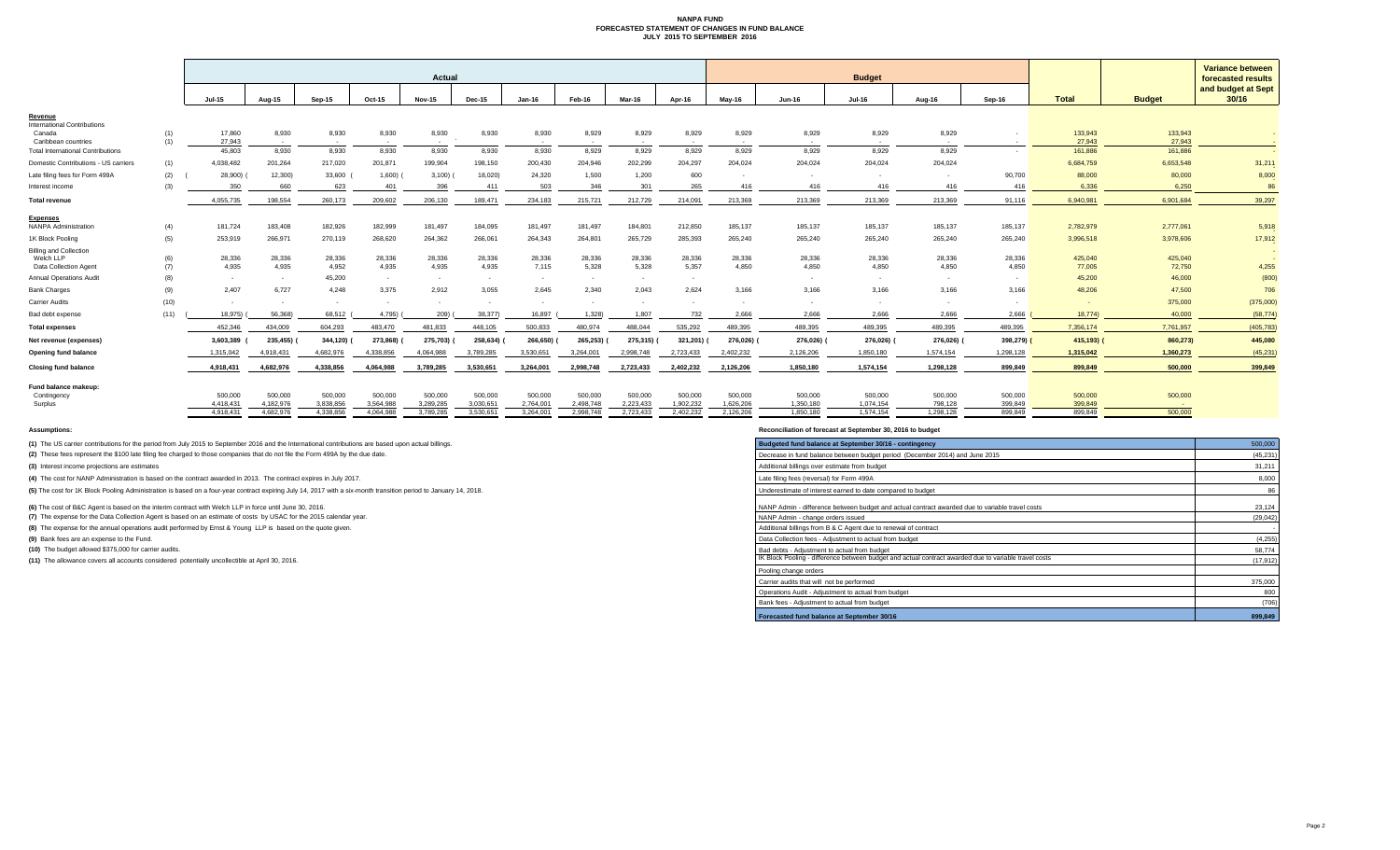#### **CURRENT AND FORECASTED LIABILITIES**

|                                                                                |               |               | Current |         |               |          |         |         |
|--------------------------------------------------------------------------------|---------------|---------------|---------|---------|---------------|----------|---------|---------|
|                                                                                |               |               | Apr-16  | May-16  | <b>Jun-16</b> | $Jul-16$ | Aug-16  | Sep-16  |
| <b>NEUSTAR - NANPA Administration contract</b>                                 |               |               | 212,850 | 185,137 | 185,137       | 185,137  | 185,137 | 185,137 |
| - Payment authorized by the FCC in April                                       |               |               |         |         |               |          |         |         |
| March 2016                                                                     | \$<br>184,801 |               |         |         |               |          |         |         |
| - Authorization by the FCC has not been received for payment                   |               |               |         |         |               |          |         |         |
| April 2016                                                                     |               | \$<br>212,850 |         |         |               |          |         |         |
| <b>NEUSTAR - Block Pooling</b>                                                 |               |               | 284,393 | 265,240 | 265,240       | 265,240  | 265,240 | 265,240 |
| - Payment authorized by the FCC in April                                       |               |               |         |         |               |          |         |         |
| March 2016                                                                     | \$<br>265,729 |               |         |         |               |          |         |         |
| - Authorization by the FCC has not been received for payment                   |               |               |         |         |               |          |         |         |
| April 2016                                                                     |               | \$<br>284,393 |         |         |               |          |         |         |
|                                                                                |               |               |         |         |               |          |         |         |
| Welch LLP - Billing & Collection Agent                                         |               |               | 28,336  | 28,336  | 28,336        | 28,336   | 28,336  | 28,336  |
| - Payment authorized by the FCC in April                                       |               |               |         |         |               |          |         |         |
| March 2016                                                                     | 28,336        |               |         |         |               |          |         |         |
| - Authorization by the FCC has not been received for payment                   |               |               |         |         |               |          |         |         |
| April 2016                                                                     |               | \$<br>28,336  |         |         |               |          |         |         |
|                                                                                |               |               |         |         |               |          |         |         |
| <b>USAC - Data Collection Agent</b><br>- Payment authorized by the FCC in Apri |               |               | 4,850   | 4,850   | 4,850         | 4,850    | 4,850   | 4,850   |
|                                                                                | 5,357         |               |         |         |               |          |         |         |
| March 2016                                                                     |               |               |         |         |               |          |         |         |
| - Authorization by the FCC has not been received for payment                   |               |               |         |         |               |          |         |         |
| April 2016                                                                     |               | 4,850<br>\$   |         |         |               |          |         |         |
|                                                                                |               |               |         |         |               |          |         |         |
| <b>Carrier audits</b>                                                          |               |               |         |         |               |          |         |         |
| Ernst & Young LLP- Annual operations audit                                     |               |               |         |         |               |          |         |         |
| <b>Bank Fees</b>                                                               |               |               |         | 3,166   | 3,166         | 3,166    | 3,166   | 3,166   |
|                                                                                |               |               |         |         |               |          |         |         |
|                                                                                |               |               |         |         |               |          |         |         |
| Total                                                                          |               |               | 530,429 | 486,729 | 486,729       | 486,729  | 486,729 | 486,729 |